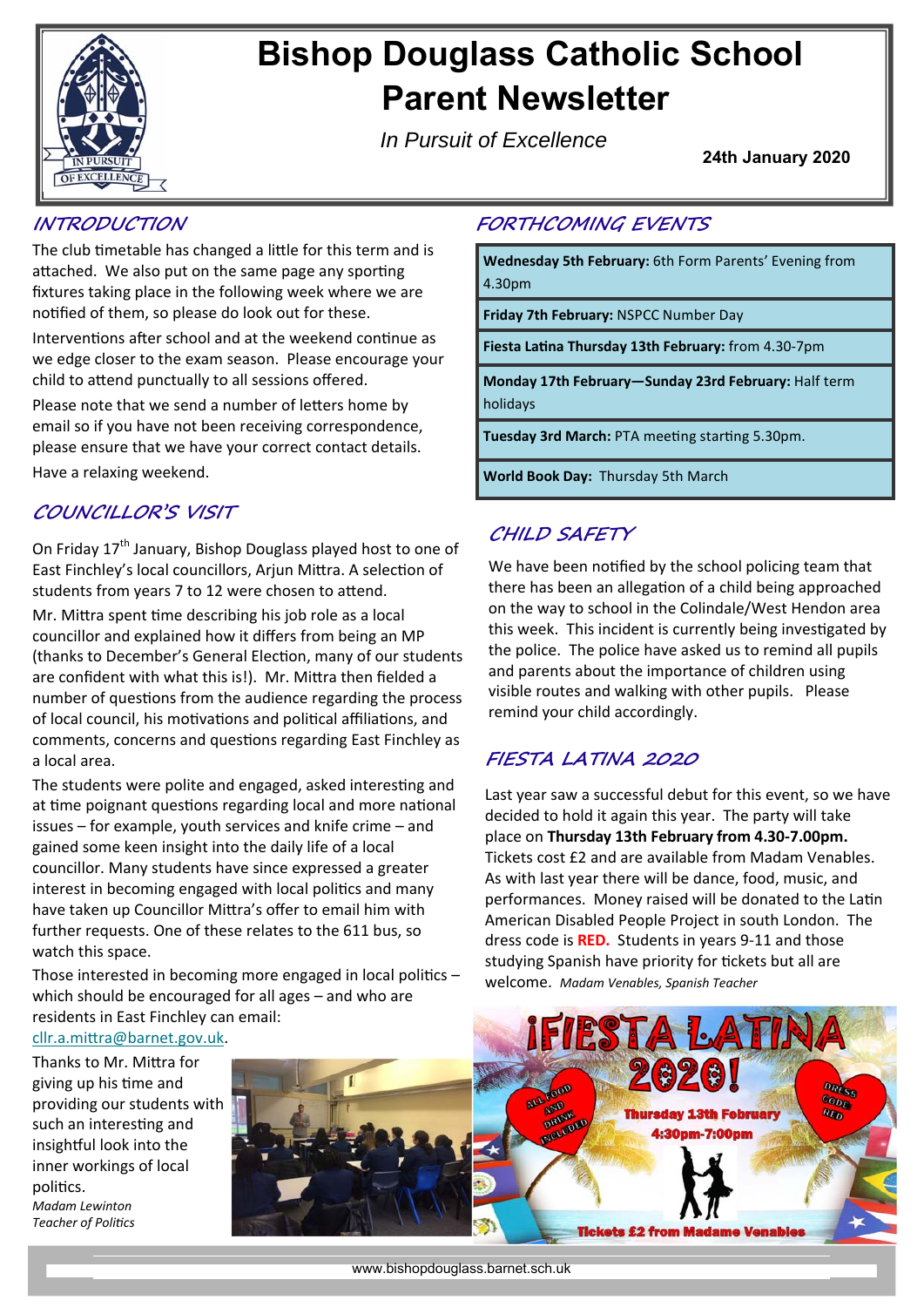#### praise.co.uk

#### **THIS WEEK'S EPRAISE WINNERS**

**Year 7:** Adam Kent (7F) (+45)

**Year 8:** Aynaz Amiri (8W) (+40)

**Year 9:** Zion Okai‐Mensah (9F) (+35)

**Year 10:** Raine Estrella (10O) (+50)

**Year 11:** Kerome Skervin (11M) (+15)

**Year 12:** Siavash Loƞi (12F) (+5)

**Year 13:** Benyamin Dehghani (13S) & Ruvarashe Benza (13L) (+5)

## **VACCINATIONS FOR YEAR 9 STUDENTS**

Booster vaccinations for DTP (diphtheria, tetanus and polio) and meningitis for all year 9 students will be taking place this year in school on **Tuesday 10th March**  from 9.30am. They will be administered by the school immunisation nursing team. All Year 9 parents have been sent the consent forms and these should be returned whether or not you wish to have your child receive the vaccinations. There is a place on the form for you to complete if your child has already received the vaccinations or if you do not consent for other reasons.

Please have your child go to Student Services for a form if you have not yet received one.

*Student Services* 

### **HOLOCAUST MEMORIAL DAY**

Monday 27th January is Holocaust Memorial Day, and this year marks the 75th anniversary of the liberation of Auschwitz-Birkenau concentration camp. This is a significant milestone and is made particularly poignant by the dwindling number of survivors who are able to share their testimony. It also marks the 25th anniversary of the genocide in Bosnia.

The theme for this year's day of remembrance is "Stand Together". It explores how genocidal regimes throughout history have deliberately fractured societies

by marginalising certain groups, and how these tactics can be challenged by individuals standing together with their neighbours, and speaking out against oppression.

In BD, there will be a special service at 1.50pm in the chapel on Monday to mark this day.

## **WORDS OF THE WEEK**

**Monday‐Reprieve‐** (Verb) ‐ Cancel or postpone the punishment of (someone, especially someone condemned to death):

- Due to a legal review, the criminal was granted a **reprieve** on his sentence.
- To everyone's surprise, the convict received a **reprieve** from the governor of his state.

**Tuesday‐ Consolidate‐** (Verb) ‐ Make (something) physically stronger or more solid; combine (a number of things) into a single more effective or coherent whole:

- The publishing company has decided to **consolidate** all of the author's poems in one large book.
- The first phase of the project is to **consolidate** the outside walls.

Wednesday- Immutable- (Adjective) - Unchanging over time or unable to be changed:

- As we can vote for change in our country, there are no laws that are **immutable**.
- Your DNA is an **immutable** part of you that cannot be altered by anyone.

Thursday- Disingenuous- (Adjective) - Not candid or sincere, typically by pretending that one knows less about something than one really does:

- Although the politician promised to be open and honest during the elecƟon, he later became **disingenuous** and hid important facts from the voters.
- **The detective was a disingenuous** man who often played dumb to trick others into confessing.

**Friday‐ Regress‐** (Verb) ‐ To return to a former or less developed state:

- While Jack seemed to be recovering after his surgery last week, he started to **regress** today and is now bedridden.
- After eating healthy for the past few weeks, we do not want to **regress** to our old habit of eating fast food every day.

## **SPIRITUALITY MATTERS**

As you know, this year is the Year of the Word where we celebrate Jerome's translation of the Bible into Latin. Could you please remind your child of the RE clubs we run, including **Bible club** which takes place on Wednesday lunch Ɵme in D02 and **Moment for Jesus** Tuesday and Thursday at 13:50 in the Chapel.

God Bless *RE Department*